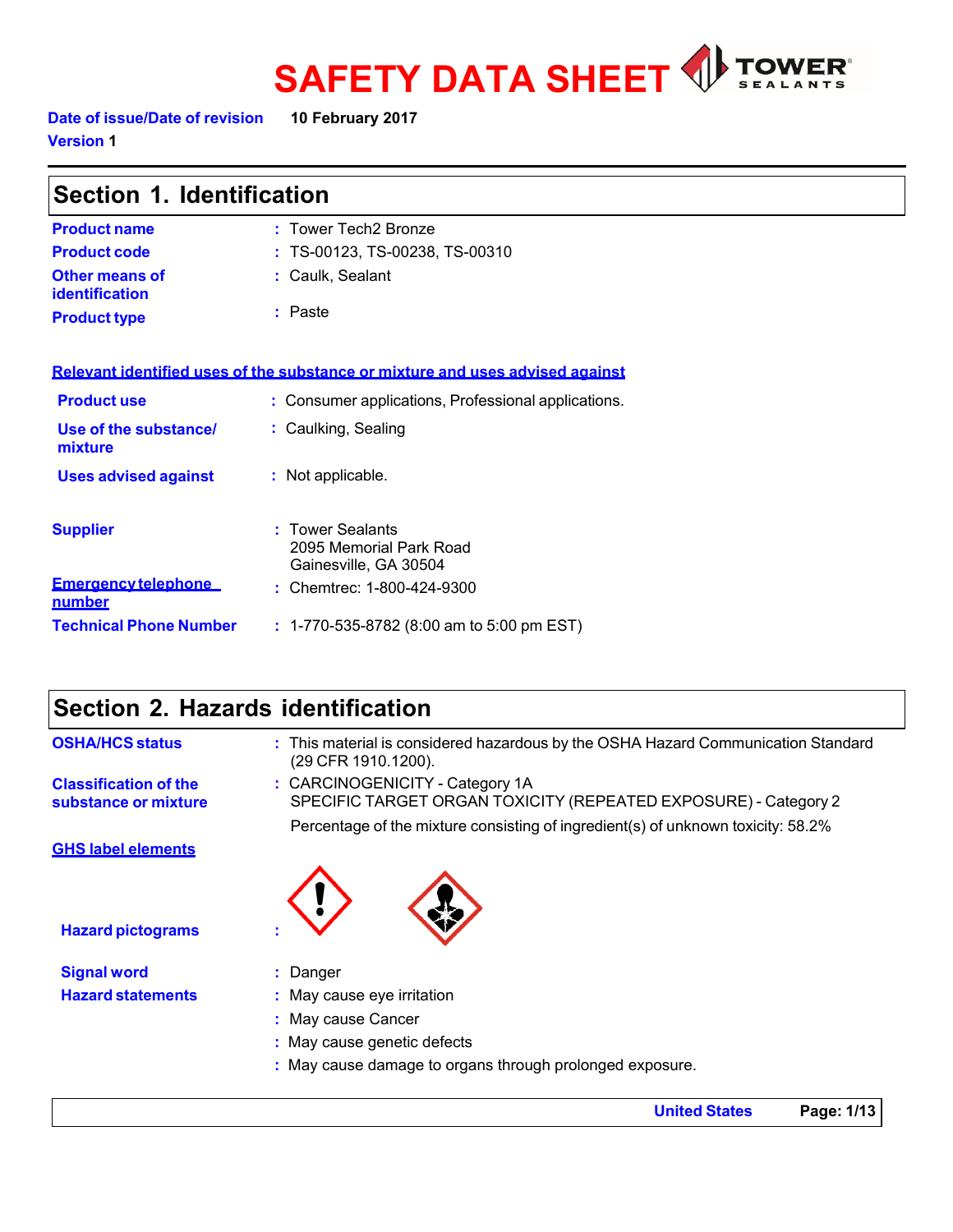### **Section 2. Hazards identification**

| <b>Precautionary statements</b>                                       |                                                                                                                                                                                                                                                                                                                                                                                                                                                                                             |
|-----------------------------------------------------------------------|---------------------------------------------------------------------------------------------------------------------------------------------------------------------------------------------------------------------------------------------------------------------------------------------------------------------------------------------------------------------------------------------------------------------------------------------------------------------------------------------|
| <b>Prevention</b>                                                     | : Obtain special instructions before use. Do not handle until all safety precautions have<br>been read and understood. Use personal protective equipment as required. Do not<br>breathe dust.                                                                                                                                                                                                                                                                                               |
| <b>Response</b>                                                       | : Get medical attention if you feel unwell. IF exposed or concerned: Get medical<br>attention.                                                                                                                                                                                                                                                                                                                                                                                              |
| <b>Storage</b>                                                        | : Store locked up.                                                                                                                                                                                                                                                                                                                                                                                                                                                                          |
| <b>Disposal</b>                                                       | : Dispose of contents and container in accordance with all local, regional, national and<br>international regulations.                                                                                                                                                                                                                                                                                                                                                                      |
| <b>Supplemental label</b><br>elements<br><b>Hazards not otherwise</b> | : Sanding and grinding dusts may be harmful if inhaled. This product contains Crystalline<br>Silica which can cause lung cancer or silicosis. The risk of cancer depends on the<br>duration and level of exposure to dust from sanding surfaces or mist from spray<br>applications. Since this product is not meant to be sanded or sprayed, risk of exposure is<br>considered low. Avoid contact with skin and clothing. Wash thoroughly after handling.<br>Emits toxic fumes when heated. |
| classified                                                            | : Prolonged or repeated contact may dry skin and cause irritation.                                                                                                                                                                                                                                                                                                                                                                                                                          |

## **Section 3. Composition/information on ingredients**

| <b>Substance/mixture</b> | : Mixture            |
|--------------------------|----------------------|
| <b>Product name</b>      | : Tower Tech2 Bronze |

| Ingredient name                                     | $\frac{9}{6}$ | <b>CAS number</b> |
|-----------------------------------------------------|---------------|-------------------|
| Limestone                                           | $10 - 30$     | 1317-65-3         |
| White mineral oil (petroleum)                       | $3 - 7$       | 8042-47-5         |
| <b>Ethylene Glycol</b>                              | $ 0.5 - 1.5 $ | $107 - 21 - 1$    |
| Crystalline Silica, respirable powder (<10 microns) | $0.1 - 1$     | 14808-60-7        |

SUB codes represent substances without registered CAS Numbers.

Any concentration shown as a range is to protect confidentiality or is due to batch variation.

There are no additional ingredients present which, within the current knowledge of the supplier and in the **concentrations applicable, are classified as hazardous to health or the environment and hence require reporting in this section.**

**Occupational exposure limits, if available, are listed in Section 8.**

## **Section 4. First aid measures**

If ingestion, irritation, any type of overexposure or symptoms of overexposure occur during or persists after use of this product, contact a POISON CONTROL CENTER, EMERGENCY ROOM OR PHYSICIAN immediately; have Safety Data Sheet information available. Never give anything by mouth to an unconscious or convulsing person. **Description of necessary first aid measures**

| <b>Eye contact</b>  | : Check for and remove any contact lenses. Immediately flush eyes with running water for<br>at least 15 minutes, keeping eyelids open. Seek immediate medical attention.                               |
|---------------------|--------------------------------------------------------------------------------------------------------------------------------------------------------------------------------------------------------|
| <b>Inhalation</b>   | : Remove to fresh air. Keep person warm and at rest. If not breathing, if breathing is<br>irregular or if respiratory arrest occurs, provide artificial respiration or oxygen by trained<br>personnel. |
| <b>Skin contact</b> | : Remove contaminated clothing and shoes. Wash skin thoroughly with soap and water<br>or use recognized skin cleanser. Do NOT use solvents or thinners.                                                |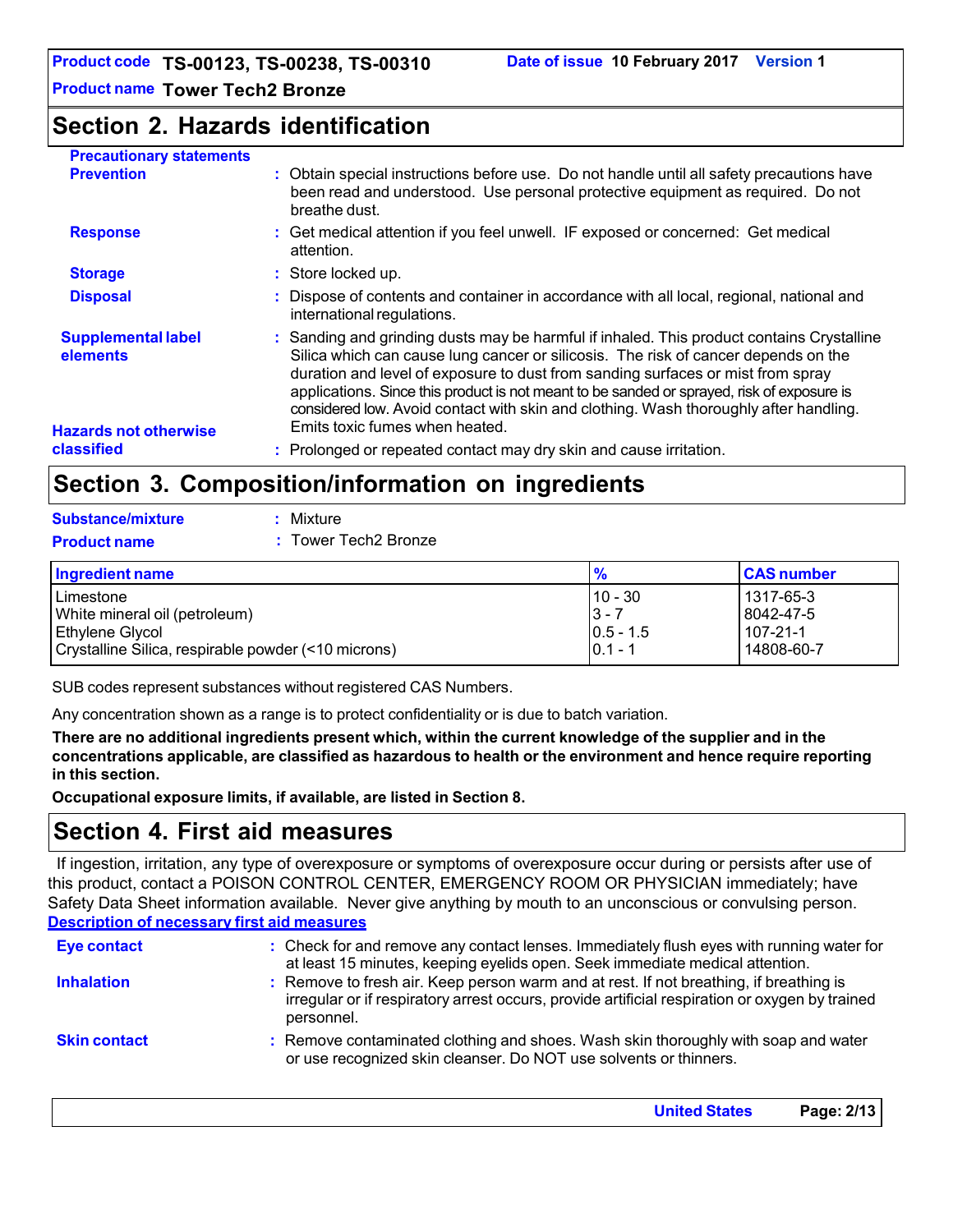### **Section 4. First aid measures**

**Ingestion :** If swallowed, seek medical advice immediately and show this container or label. Keep person warm and at rest. Do NOT induce vomiting.

### **Most important symptoms/effects, acute and delayed**

| <b>Potential acute health effects</b>    |                                                                                                                                                                                                                                                                                                                                                                                                                 |
|------------------------------------------|-----------------------------------------------------------------------------------------------------------------------------------------------------------------------------------------------------------------------------------------------------------------------------------------------------------------------------------------------------------------------------------------------------------------|
| <b>Eye contact</b>                       | : Direct contact may cause slight to moderate irritation                                                                                                                                                                                                                                                                                                                                                        |
| <b>Inhalation</b><br><b>Skin contact</b> | : May cause slight irritation to respiratory passages – headache – dizziness.<br>May cause allergic skin reactions and / or central nervous system depression.                                                                                                                                                                                                                                                  |
| <b>Ingestion</b>                         | : No known significant effects or critical hazards. Low ingestion hazard.                                                                                                                                                                                                                                                                                                                                       |
| Over-exposure signs/symptoms             |                                                                                                                                                                                                                                                                                                                                                                                                                 |
| <b>Eye contact</b>                       | : No specific data.                                                                                                                                                                                                                                                                                                                                                                                             |
| <b>Inhalation</b>                        | : No specific data.                                                                                                                                                                                                                                                                                                                                                                                             |
| <b>Skin contact</b>                      | : Adverse symptoms may include the following:<br>irritation<br>dryness<br>cracking                                                                                                                                                                                                                                                                                                                              |
| <b>Ingestion</b>                         | : No specific data.                                                                                                                                                                                                                                                                                                                                                                                             |
|                                          | Indication of immediate medical attention and special treatment needed, if necessary                                                                                                                                                                                                                                                                                                                            |
| <b>Notes to physician</b>                | : Treat symptomatically. Contact poison treatment specialist immediately if large<br>quantities have been ingested or inhaled.                                                                                                                                                                                                                                                                                  |
| <b>Specific treatments</b>               | : No specific treatment.                                                                                                                                                                                                                                                                                                                                                                                        |
| <b>Protection of first-aiders</b>        | : No action shall be taken involving any personal risk or without suitable training. If it is<br>suspected that fumes are still present, the rescuer should wear an appropriate mask or<br>self-contained breathing apparatus. It may be dangerous to the person providing aid to<br>give mouth-to-mouth resuscitation. Wash contaminated clothing thoroughly with water<br>before removing it, or wear gloves. |

**See toxicological information (Section 11)**

# **Section 5. Fire-fighting measures**

| <b>Extinguishing media</b>                           |                                                                                                                                                                                  |
|------------------------------------------------------|----------------------------------------------------------------------------------------------------------------------------------------------------------------------------------|
| <b>Suitable extinguishing</b><br>media               | : Use an extinguishing agent suitable for the surrounding fire.                                                                                                                  |
| Unsuitable extinguishing<br>media                    | $:$ None known.                                                                                                                                                                  |
| <b>Specific hazards arising</b><br>from the chemical | : This material is harmful to aquatic life. Fire water contaminated with this material must<br>be contained and prevented from being discharged to any waterway, sewer or drain. |
| <b>Hazardous thermal</b><br>decomposition products   | : Decomposition products may include the following materials:<br>carbon dioxide<br>carbon monoxide<br>metal oxide/oxides                                                         |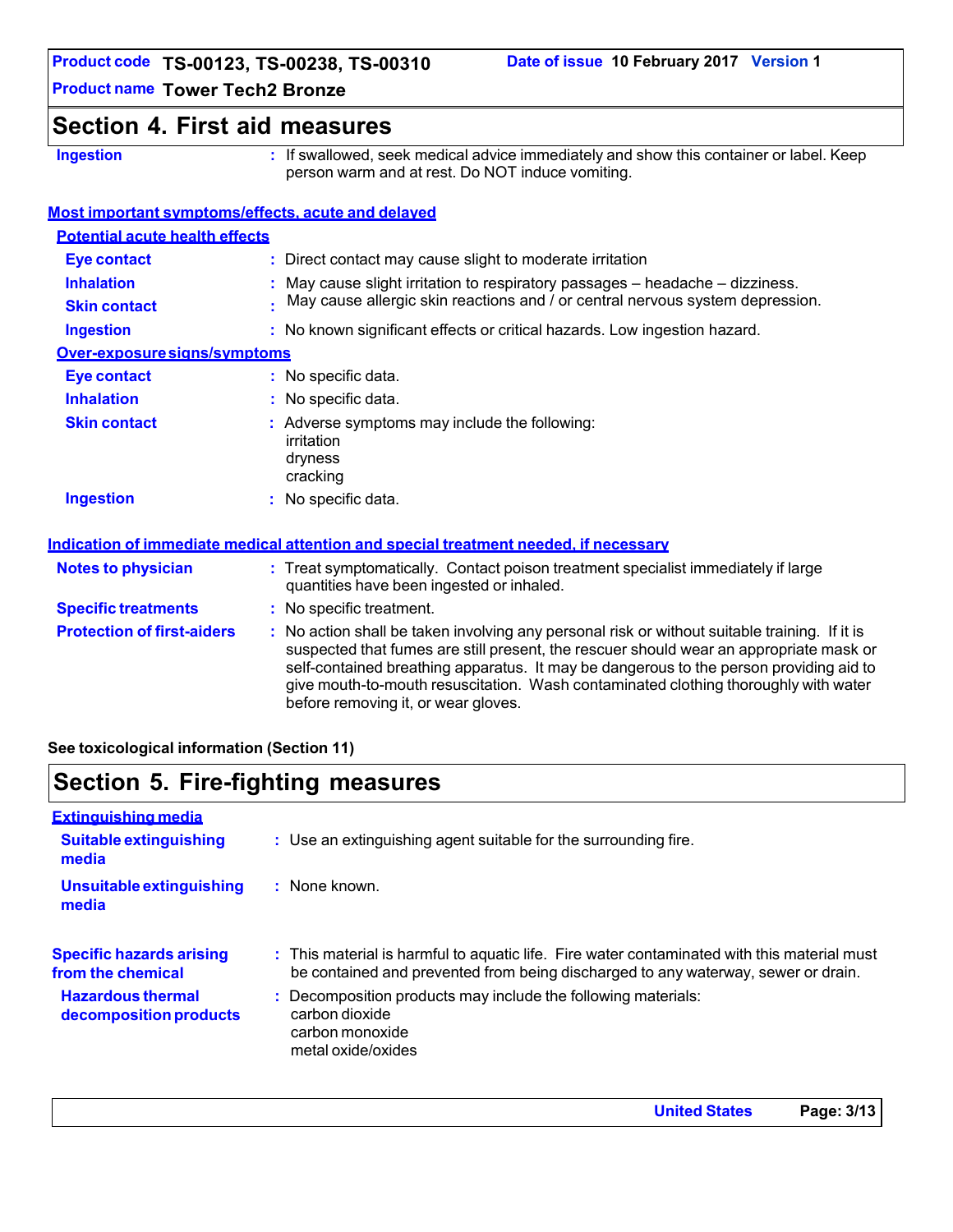**Product code TS-00123, TS-00238, TS-00310**

**Product name Tower Tech2 Bronze**

### **Section 5. Fire-fighting measures**

| <b>Special protective actions</b><br>for fire-fighters | : Promptly isolate the scene by removing all persons from the vicinity of the incident if<br>there is a fire. No action shall be taken involving any personal risk or without suitable<br>training. |
|--------------------------------------------------------|-----------------------------------------------------------------------------------------------------------------------------------------------------------------------------------------------------|
| <b>Special protective</b>                              | : Fire-fighters should wear appropriate protective equipment and self-contained breathing                                                                                                           |
| equipment for fire-fighters                            | apparatus (SCBA) with a full face-piece operated in positive pressure mode.                                                                                                                         |

### **Section 6. Accidental release measures**

**Personal precautions, protective equipment and emergency procedures**

| <b>For non-emergency</b><br>personnel                 | : No action shall be taken involving any personal risk or without suitable training.<br>Evacuate surrounding areas. Keep unnecessary and unprotected personnel from<br>entering. Do not touch or walk through spilled material. Provide adequate ventilation.<br>Wear appropriate respirator when ventilation is inadequate. Put on appropriate<br>personal protective equipment. |
|-------------------------------------------------------|-----------------------------------------------------------------------------------------------------------------------------------------------------------------------------------------------------------------------------------------------------------------------------------------------------------------------------------------------------------------------------------|
| For emergency responders                              | : If specialised clothing is required to deal with the spillage, take note of any information<br>in Section 8 on suitable and unsuitable materials. See also the information in "For non-<br>emergency personnel".                                                                                                                                                                |
| <b>Environmental precautions</b>                      | : Avoid dispersal of spilled material and runoff and contact with soil, waterways, drains<br>and sewers. Inform the relevant authorities if the product has caused environmental<br>pollution (sewers, waterways, soil or air).                                                                                                                                                   |
| Methods and materials for containment and cleaning up |                                                                                                                                                                                                                                                                                                                                                                                   |
| <b>Small spill</b>                                    | : Move containers from spill area. Avoid dust generation. Do not dry sweep. Vacuum<br>dust with equipment fitted with a HEPA filter and place in a closed, labeled waste<br>container. Dispose of via a licensed waste disposal contractor.                                                                                                                                       |
| <b>Large spill</b>                                    | : Move containers from spill area. Approach release from upwind. Prevent entry into<br>sewers, water courses, basements or confined areas. Avoid dust generation. Do not<br>dry sweep. Vacuum dust with equipment fitted with a HEPA filter and place in a closed,<br>labeled waste container. Dispose of via a licensed waste disposal contractor. Note:                         |

# **Section 7. Handling and storage**

| <b>Precautions for safe handling</b> |                                                                                                                                                                                                                                                                                                                                                                                                                                                                                                                                                                                                                                              |
|--------------------------------------|----------------------------------------------------------------------------------------------------------------------------------------------------------------------------------------------------------------------------------------------------------------------------------------------------------------------------------------------------------------------------------------------------------------------------------------------------------------------------------------------------------------------------------------------------------------------------------------------------------------------------------------------|
| <b>Protective measures</b>           | : Put on appropriate personal protective equipment (see Section 8). Avoid exposure -<br>obtain special instructions before use. Do not handle until all safety precautions have<br>been read and understood. Do not get in eyes or on skin or clothing. Do not ingest. If<br>during normal use the material presents a respiratory hazard, use only with adequate<br>ventilation or wear appropriate respirator. Keep in the original container or an approved<br>alternative made from a compatible material, kept tightly closed when not in use. Empty<br>containers retain product residue and can be hazardous. Do not reuse container. |
| <b>Special precautions</b>           | : If this material is part of a multiple component system, read the Safety Data Sheet(s) for<br>the other component or components before blending as the resulting mixture may have<br>the hazards of all of its parts.                                                                                                                                                                                                                                                                                                                                                                                                                      |

see Section 1 for emergency contact information and Section 13 for waste disposal.

**United States Page: 4/13**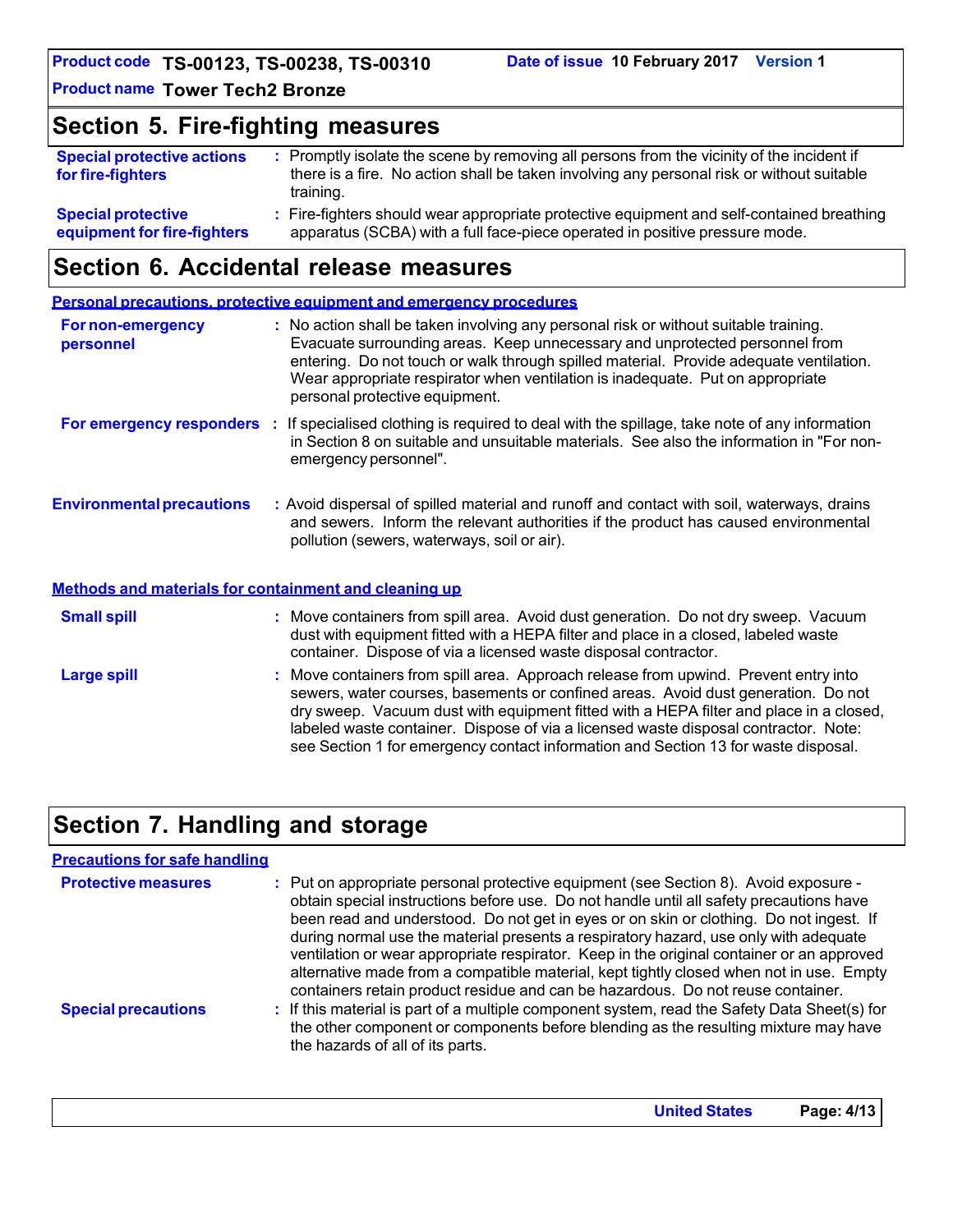**Product code TS-00123, TS-00238, TS-00310**

**Product name Tower Tech2 Bronze**

## **Section 7. Handling and storage**

| <b>Advice on general</b><br>occupational hygiene                                 |    | : Eating, drinking and smoking should be prohibited in areas where this material is<br>handled, stored and processed. Workers should wash hands and face before eating,<br>drinking and smoking. Remove contaminated clothing and protective equipment before<br>entering eating areas. See also Section 8 for additional information on hygiene<br>measures.                                                                                                                                                                                                                                 |
|----------------------------------------------------------------------------------|----|-----------------------------------------------------------------------------------------------------------------------------------------------------------------------------------------------------------------------------------------------------------------------------------------------------------------------------------------------------------------------------------------------------------------------------------------------------------------------------------------------------------------------------------------------------------------------------------------------|
| <b>Conditions for safe storage,</b><br>including any<br><b>incompatibilities</b> | ÷. | Do not store below the following temperature: $5^{\circ}$ C (41 $^{\circ}$ F). Store in accordance with<br>local regulations. Store in original container protected from direct sunlight in a dry, cool<br>and well-ventilated area, away from incompatible materials (see Section 10) and food<br>and drink. Keep container tightly closed and sealed until ready for use. Containers that<br>have been opened must be carefully resealed and kept upright to prevent leakage. Do<br>not store in unlabeled containers. Use appropriate containment to avoid environmental<br>contamination. |

# **Section 8. Exposure controls/personal protection**

### **Control parameters**

#### **Occupational exposure limits**

| <b>Exposure limits</b>                              |
|-----------------------------------------------------|
| OSHA PEL (United States, 2/2013).                   |
| TWA: 5 mg/m <sup>3</sup> 8 hours. Form: Respirable  |
| fraction                                            |
| TWA: 15 mg/m <sup>3</sup> 8 hours. Form: Total dust |
| <b>ACGIH TLV (United States, 6/2013).</b>           |
| TWA: 5 mg/m <sup>3</sup> 8 hours. Form: Inhalable   |
| fraction                                            |
| OSHA PEL (United States, 2/2013).                   |
| TWA: 5 mg/m <sup>3</sup> 8 hours.                   |
| ACGIH TLV (United States, 6/2013).                  |
| C: 100 mg/m <sup>3</sup> Form: Aerosol              |
| ACGIH TLV (United States, 6/2013).                  |
| TWA: 0.025 mg/m <sup>3</sup> 8 hours. Form:         |
| Respirable                                          |
| OSHA PEL Z3 (United States, 2/2013).                |
| TWA: 10 MG/M3 / (%SiO2+2) 8 hours. Form:            |
| Respirable                                          |
| TWA: 250 MPPCF / (%SiO2+5) 8 hours.                 |
| Form: Respirable                                    |
|                                                     |

|             | Key to abbreviations                                              |             |                                    |
|-------------|-------------------------------------------------------------------|-------------|------------------------------------|
| A           | = Acceptable Maximum Peak                                         | S           | $=$ Potential skin absorption      |
| ACGIH       | = American Conference of Governmental Industrial Hygienists.      | SR          | $=$ Respiratory sensitization      |
| C           | $=$ Ceiling Limit                                                 | SS          | $=$ Skin sensitization             |
|             | $=$ Fume                                                          | <b>STEL</b> | = Short term Exposure limit values |
| <b>IPEL</b> | = Internal Permissible Exposure Limit                             | TD          | $=$ Total dust                     |
| <b>OSHA</b> | = Occupational Safety and Health Administration.                  | TLV         | = Threshold Limit Value            |
| R           | = Respirable                                                      | <b>TWA</b>  | $=$ Time Weighted Average          |
|             | = OSHA 29CFR 1910.1200 Subpart Z - Toxic and Hazardous Substances |             |                                    |

#### **Consult local authorities for acceptable exposure limits.**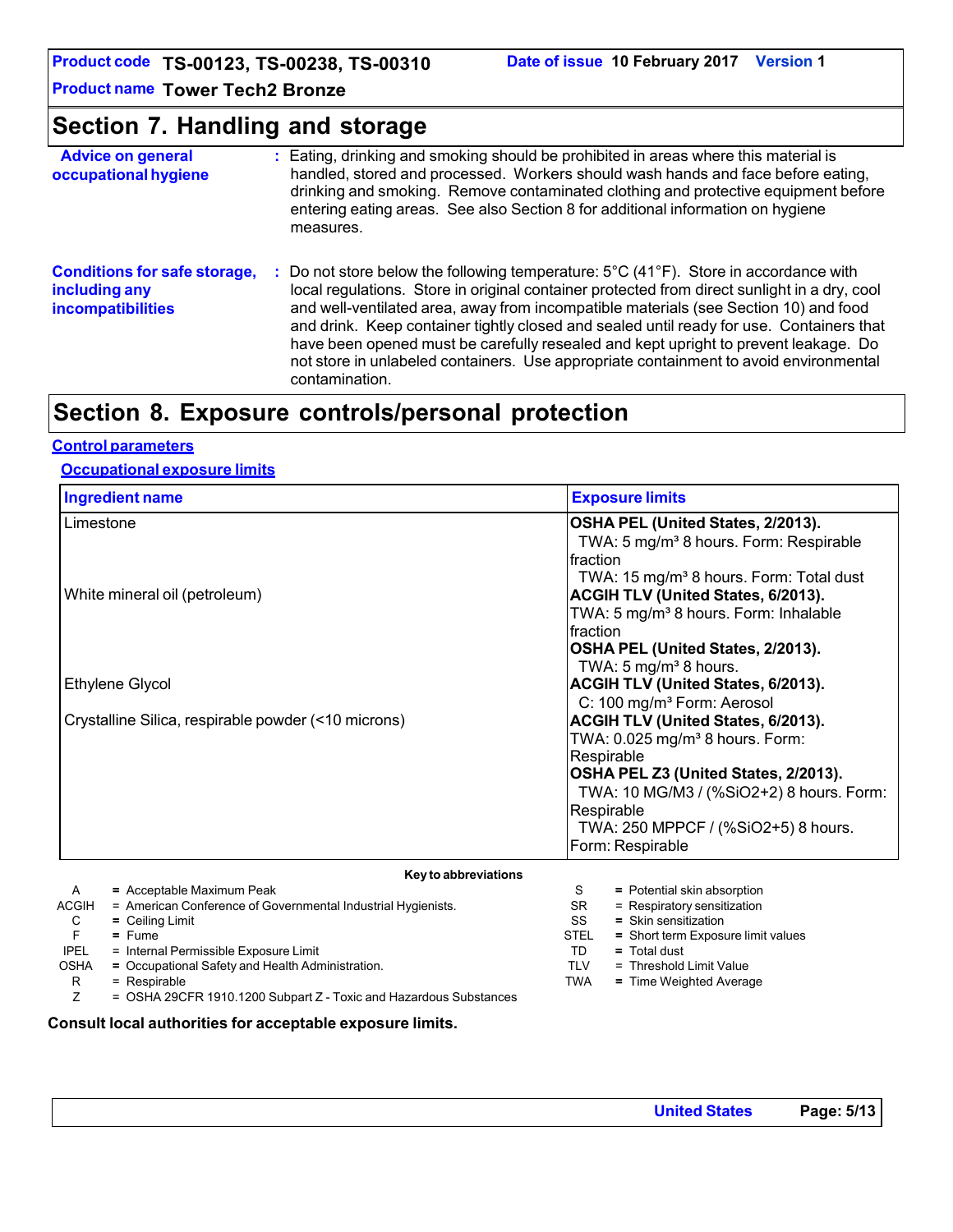# **Section 8. Exposure controls/personal protection**

| <b>Recommended monitoring</b><br>procedures          |   | : If this product contains ingredients with exposure limits, personal, workplace<br>atmosphere or biological monitoring may be required to determine the effectiveness of<br>the ventilation or other control measures and/or the necessity to use respiratory<br>protective equipment. Reference should be made to appropriate monitoring standards.<br>Reference to national guidance documents for methods for the determination of<br>hazardous substances will also be required.                                                                                                                                  |  |  |
|------------------------------------------------------|---|------------------------------------------------------------------------------------------------------------------------------------------------------------------------------------------------------------------------------------------------------------------------------------------------------------------------------------------------------------------------------------------------------------------------------------------------------------------------------------------------------------------------------------------------------------------------------------------------------------------------|--|--|
| <b>Appropriate engineering</b><br>controls           |   | : If user operations generate dust, fumes, gas, vapor or mist, use process enclosures,<br>local exhaust ventilation or other engineering controls to keep worker exposure to<br>airborne contaminants below any recommended or statutory limits.                                                                                                                                                                                                                                                                                                                                                                       |  |  |
| <b>Environmental exposure</b><br><b>controls</b>     |   | Emissions from ventilation or work process equipment should be checked to ensure<br>they comply with the requirements of environmental protection legislation. In some<br>cases, fume scrubbers, filters or engineering modifications to the process equipment<br>will be necessary to reduce emissions to acceptable levels.                                                                                                                                                                                                                                                                                          |  |  |
| <b>Individual protection measures</b>                |   |                                                                                                                                                                                                                                                                                                                                                                                                                                                                                                                                                                                                                        |  |  |
| <b>Hygiene measures</b>                              |   | : Wash hands, forearms and face thoroughly after handling chemical products, before<br>eating, smoking and using the lavatory and at the end of the working period.<br>Appropriate techniques should be used to remove potentially contaminated clothing.<br>Wash contaminated clothing before reusing. Ensure that eyewash stations and safety<br>showers are close to the workstation location.                                                                                                                                                                                                                      |  |  |
| <b>Eye/face protection</b><br><b>Skin protection</b> |   | : Safety glasses with side shields.                                                                                                                                                                                                                                                                                                                                                                                                                                                                                                                                                                                    |  |  |
| <b>Hand protection</b>                               |   | : Chemical-resistant, impervious gloves complying with an approved standard should be<br>worn at all times when handling chemical products if a risk assessment indicates this is<br>necessary. Considering the parameters specified by the glove manufacturer, check<br>during use that the gloves are still retaining their protective properties. It should be<br>noted that the time to breakthrough for any glove material may be different for different<br>glove manufacturers. In the case of mixtures, consisting of several substances, the<br>protection time of the gloves cannot be accurately estimated. |  |  |
| <b>Body protection</b>                               |   | : Personal protective equipment for the body should be selected based on the task being<br>performed and the risks involved and should be approved by a specialist before<br>handling this product.                                                                                                                                                                                                                                                                                                                                                                                                                    |  |  |
| <b>Other skin protection</b>                         |   | : Appropriate footwear and any additional skin protection measures should be selected<br>based on the task being performed and the risks involved and should be approved by a<br>specialist before handling this product.                                                                                                                                                                                                                                                                                                                                                                                              |  |  |
| <b>Respiratory protection</b>                        | ÷ | Respirator selection must be based on known or anticipated exposure levels, the<br>hazards of the product and the safe working limits of the selected respirator. If workers<br>are exposed to concentrations above the exposure limit, they must use appropriate,<br>certified respirators. Use a properly fitted, air-purifying or air-fed respirator complying<br>with an approved standard if a risk assessment indicates this is necessary.                                                                                                                                                                       |  |  |

# **Section 9. Physical and chemical properties**

|                       |                  | <b>United States</b> | Page: 6/13 |
|-----------------------|------------------|----------------------|------------|
| pH                    | $: 7.5 - 8.5$    |                      |            |
| <b>Odor threshold</b> | : Not available. |                      |            |
| <b>Odor</b>           | : Mild Acrylic   |                      |            |
| <b>Color</b>          | : Bronze         |                      |            |
| <b>Physical state</b> | : Paste          |                      |            |
| <b>Appearance</b>     |                  |                      |            |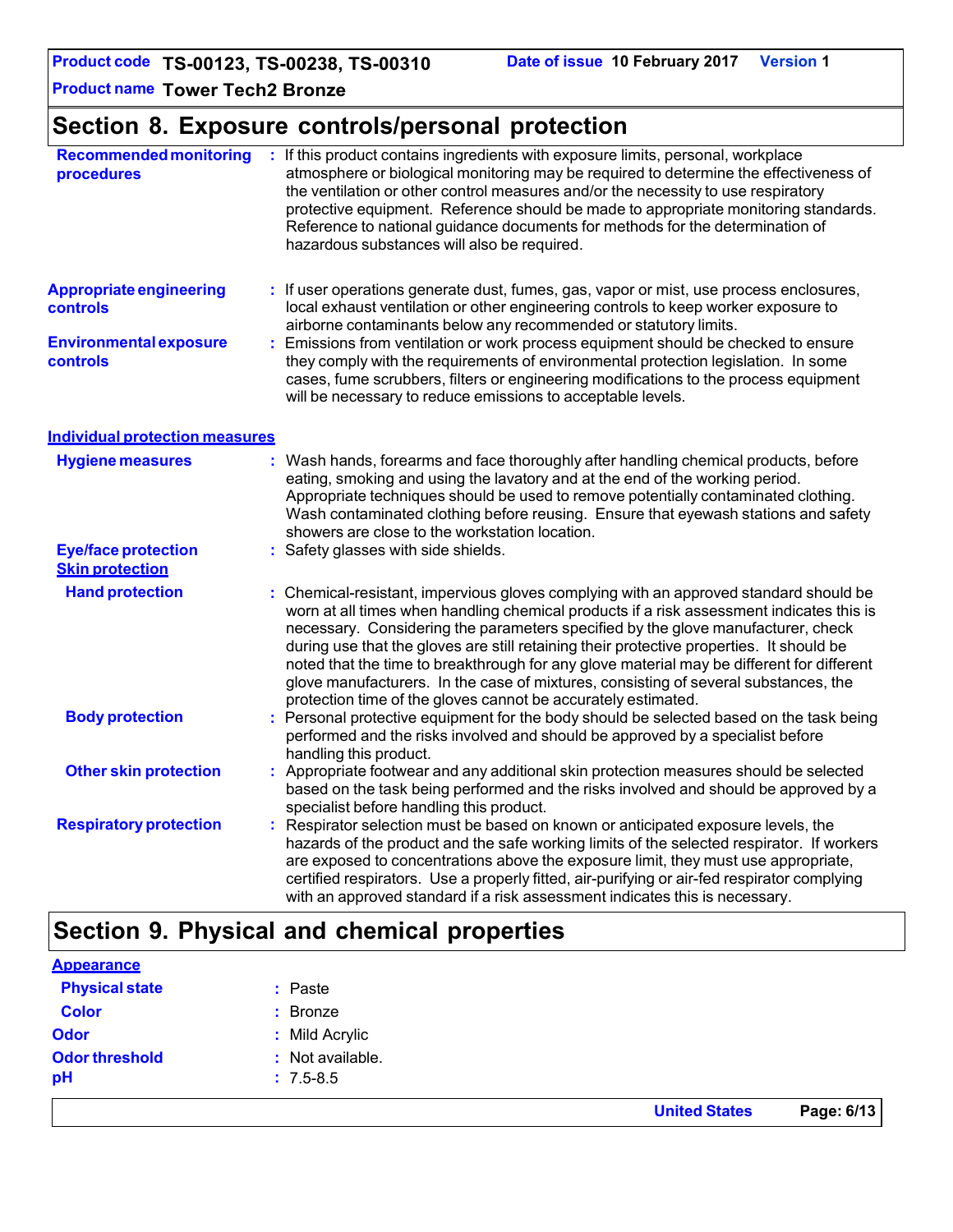# **Section 9. Physical and chemical properties**

| <b>Melting point</b>                              | $:$ Not available.                                   |
|---------------------------------------------------|------------------------------------------------------|
| <b>Boiling point</b>                              | : Not available.                                     |
| <b>Flash point</b>                                | : Closed cup: $>93.33^{\circ}$ C ( $>200^{\circ}$ F) |
| <b>Auto-ignition temperature</b>                  | : Not available.                                     |
| <b>Decomposition temperature</b>                  | $:$ Not available.                                   |
| <b>Flammability (solid, gas)</b>                  | : Not available.                                     |
| Lower and upper explosive<br>(flammable) limits   | $:$ Not available.                                   |
| <b>Evaporation rate</b>                           | $\therefore$ 0.33 (butyl acetate = 1)                |
| <b>Vapor pressure</b>                             | $: 2.3$ kPa (17.2 mm Hg) [room temperature]          |
| <b>Vapor density</b>                              | $:$ Not available.                                   |
| <b>Relative density</b>                           | : 1.13                                               |
| Density (Ibs / gal)                               | : 9.43                                               |
| <b>Solubility</b>                                 | : Soluble in water                                   |
| <b>Partition coefficient: n-</b><br>octanol/water | : Not available.                                     |
| <b>Viscosity</b>                                  | : $15-40$ g/s                                        |
| <b>Volatility</b>                                 | : $37\%$ (v/v), $32.29\%$ (w/w)                      |
| % Solid. (w/w)                                    | : 67.71                                              |

# **Section 10. Stability and reactivity**

| <b>Reactivity</b>                                   | : No specific test data related to reactivity available for this product or its ingredients.                                                  |
|-----------------------------------------------------|-----------------------------------------------------------------------------------------------------------------------------------------------|
| <b>Chemical stability</b>                           | : The product is stable.                                                                                                                      |
| <b>Possibility of hazardous</b><br><b>reactions</b> | : Under normal conditions of storage and use, hazardous reactions will not occur.                                                             |
| <b>Conditions to avoid</b>                          | : When exposed to high temperatures may produce hazardous decomposition products.<br>Refer to protective measures listed in sections 7 and 8. |
| Incompatible materials                              | : Keep away from the following materials to prevent strong exothermic reactions:<br>oxidizing agents, strong alkalis, strong acids.           |
| <b>Hazardous decomposition</b><br>products          | : Decomposition products may include the following materials: carbon monoxide, carbon<br>dioxide, smoke, oxides of nitrogen.                  |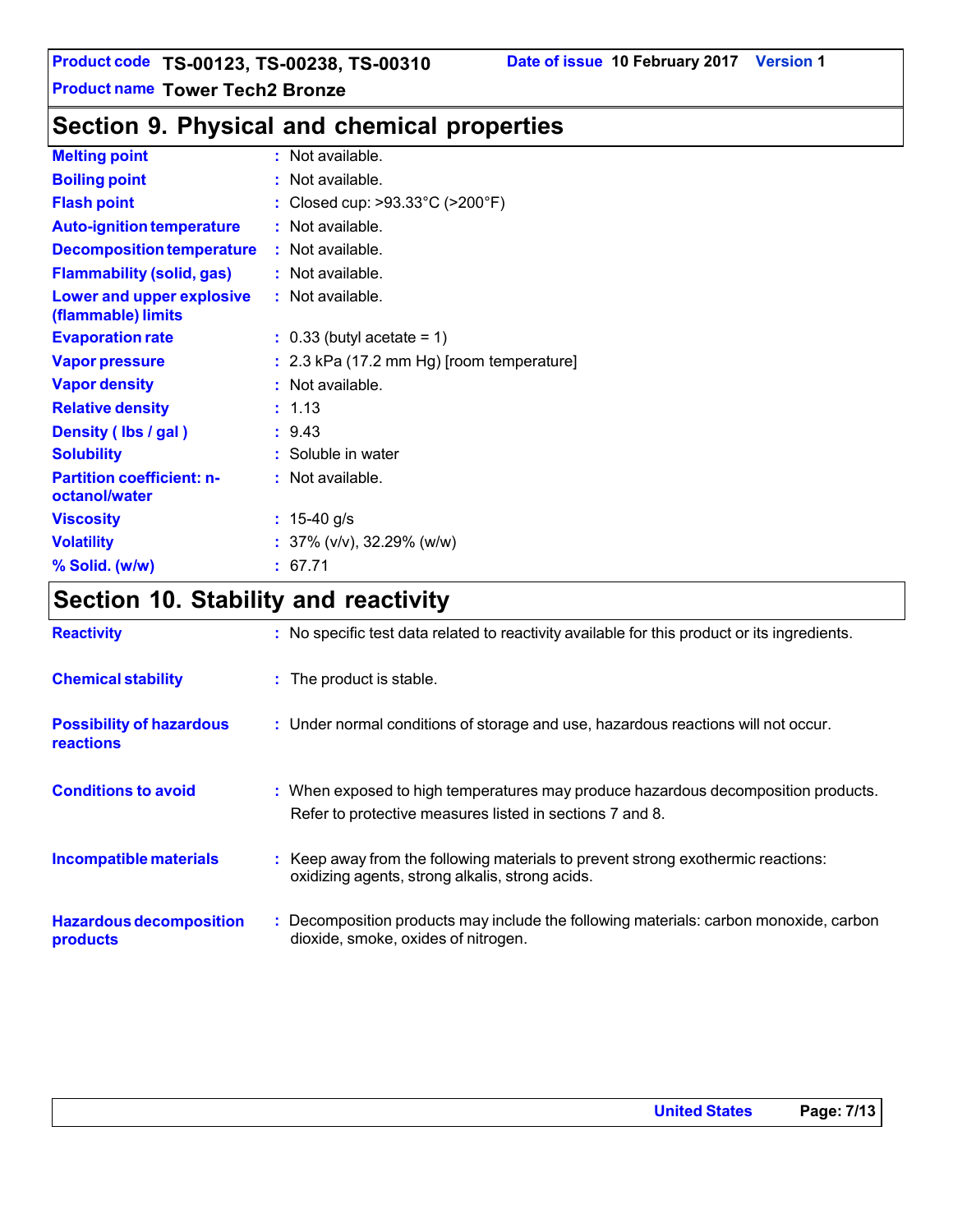# **Section 11. Toxicological information**

### **Information on toxicological effects**

### **Acute toxicity**

| <b>Product/ingredient name</b>                                                                                                                          | <b>Result</b>                                      |                                                    |                                                    | <b>Species</b>                  | <b>Dose</b> | <b>Exposure</b> |
|---------------------------------------------------------------------------------------------------------------------------------------------------------|----------------------------------------------------|----------------------------------------------------|----------------------------------------------------|---------------------------------|-------------|-----------------|
| White mineral oil (petroleum)                                                                                                                           | LD50 Oral                                          |                                                    | Rat                                                | >5000 mg/kg                     |             |                 |
| Ethylene Glycol                                                                                                                                         | LD50 Dermal                                        |                                                    |                                                    | Rabbit                          | $9.53$ g/kg |                 |
|                                                                                                                                                         | LD50 Oral                                          |                                                    |                                                    | Rat                             | 4700 mg/kg  |                 |
| <b>Conclusion/Summary</b>                                                                                                                               |                                                    |                                                    | There are no data available on the mixture itself. |                                 |             |                 |
| <b>Irritation/Corrosion</b>                                                                                                                             |                                                    |                                                    |                                                    |                                 |             |                 |
| <b>Conclusion/Summary</b>                                                                                                                               |                                                    |                                                    |                                                    |                                 |             |                 |
| <b>Skin</b>                                                                                                                                             |                                                    |                                                    | There are no data available on the mixture itself. |                                 |             |                 |
| <b>Eyes</b>                                                                                                                                             |                                                    |                                                    | There are no data available on the mixture itself. |                                 |             |                 |
| <b>Respiratory</b>                                                                                                                                      |                                                    |                                                    | There are no data available on the mixture itself. |                                 |             |                 |
| <b>Sensitization</b>                                                                                                                                    |                                                    |                                                    |                                                    |                                 |             |                 |
| <b>Conclusion/Summary</b>                                                                                                                               |                                                    |                                                    |                                                    |                                 |             |                 |
| <b>Skin</b>                                                                                                                                             |                                                    | There are no data available on the mixture itself. |                                                    |                                 |             |                 |
| <b>Respiratory</b>                                                                                                                                      |                                                    |                                                    | There are no data available on the mixture itself. |                                 |             |                 |
| <b>Mutagenicity</b>                                                                                                                                     |                                                    |                                                    |                                                    |                                 |             |                 |
| <b>Conclusion/Summary</b>                                                                                                                               | There are no data available on the mixture itself. |                                                    |                                                    |                                 |             |                 |
| <b>Carcinogenicity</b>                                                                                                                                  |                                                    |                                                    |                                                    |                                 |             |                 |
| <b>Conclusion/Summary</b>                                                                                                                               | There are no data available on the mixture itself. |                                                    |                                                    |                                 |             |                 |
| <b>Classification</b>                                                                                                                                   |                                                    |                                                    |                                                    |                                 |             |                 |
| <b>Product/ingredient name</b>                                                                                                                          | <b>OSHA</b>                                        | <b>IARC</b>                                        | <b>NTP</b>                                         |                                 |             |                 |
| Crystalline Silica,                                                                                                                                     |                                                    | 1                                                  |                                                    | Known to be a human carcinogen. |             |                 |
| respirable powder (<10                                                                                                                                  |                                                    |                                                    |                                                    |                                 |             |                 |
| <b>Carcinogen Classification code:</b>                                                                                                                  |                                                    |                                                    |                                                    |                                 |             |                 |
| IARC: 1, 2A, 2B, 3, 4<br>NTP: Known to be a human carcinogen; Reasonably anticipated to be a human carcinogen<br>OSHA: +<br>Not listed/not regulated: - |                                                    |                                                    |                                                    |                                 |             |                 |
| <b>Reproductive toxicity</b>                                                                                                                            |                                                    |                                                    |                                                    |                                 |             |                 |

| Specific target organ toxicity (repeated exposure) |                                                                                |
|----------------------------------------------------|--------------------------------------------------------------------------------|
| Not available.                                     |                                                                                |
| Specific target organ toxicity (single exposure)   |                                                                                |
|                                                    | <b>Conclusion/Summary :</b> There are no data available on the mixture itself. |
| <b>Teratogenicity</b>                              |                                                                                |
| <b>Conclusion/Summary</b>                          | : There are no data available on the mixture itself.                           |

| <b>Name</b>                                         | <b>Category</b> |
|-----------------------------------------------------|-----------------|
| Ethylene Glycol                                     | Category 2      |
| Crystalline Silica, respirable powder (<10 microns) | Category 2      |

| <b>United States</b> | Page: 8/13 |
|----------------------|------------|
|                      |            |

**1**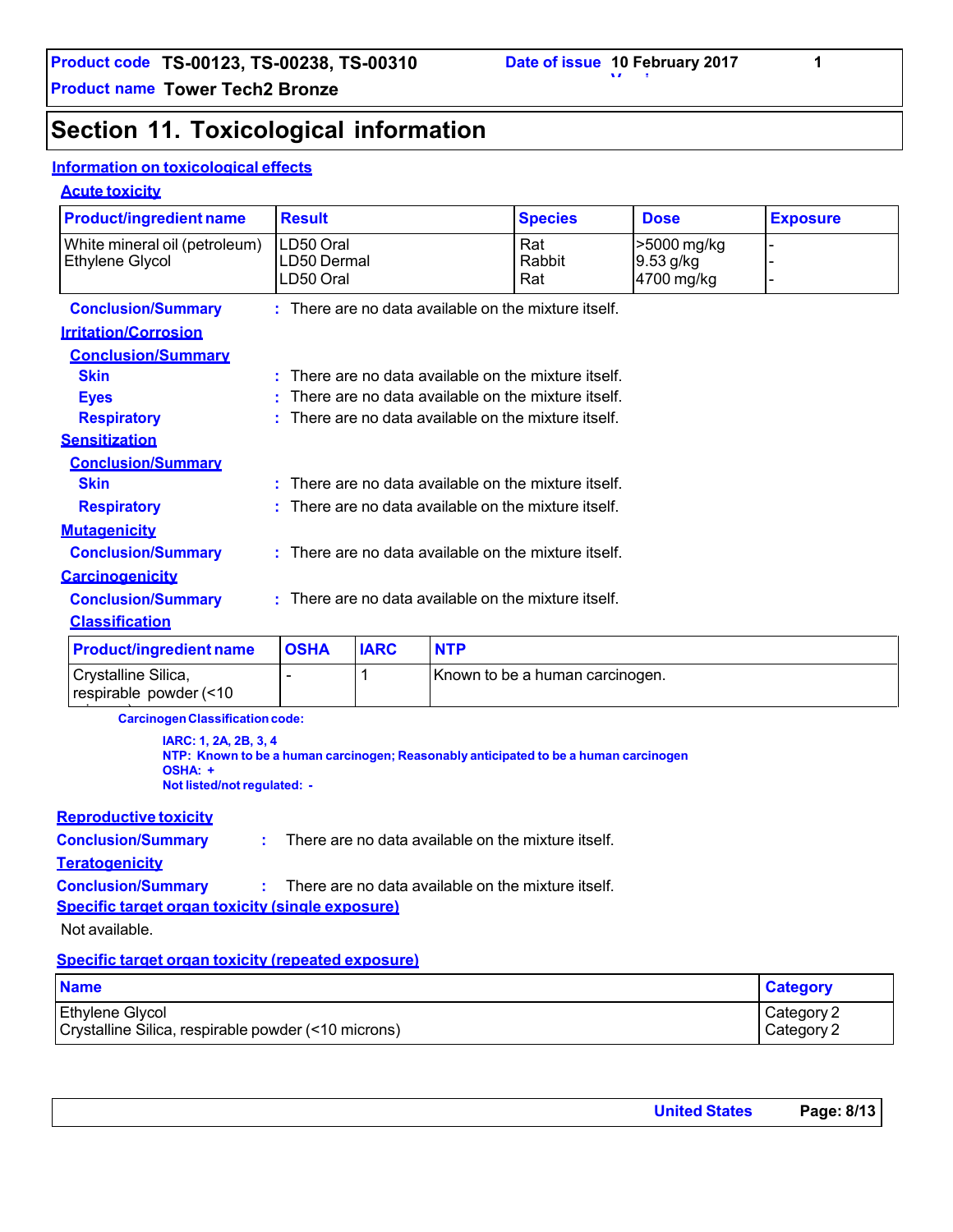**United States Page: 9/13**

**Product name Tower Tech2 Bronze**

# **Section 11. Toxicological information**

**Target organs :** Contains material which may cause damage to the following organs: kidneys, lungs, heart, upper respiratory tract, skin, central nervous system (CNS), eye, lens or cornea.

#### **Aspiration hazard**

| <b>Name</b>                                                                                                                                                                                                                                                                                                                                                                                                                                                                                                                                                       |                                                                                         |                                                                                       | <b>Result</b>                         |  |
|-------------------------------------------------------------------------------------------------------------------------------------------------------------------------------------------------------------------------------------------------------------------------------------------------------------------------------------------------------------------------------------------------------------------------------------------------------------------------------------------------------------------------------------------------------------------|-----------------------------------------------------------------------------------------|---------------------------------------------------------------------------------------|---------------------------------------|--|
| White mineral oil (petroleum)                                                                                                                                                                                                                                                                                                                                                                                                                                                                                                                                     |                                                                                         |                                                                                       | <b>ASPIRATION HAZARD - Category 1</b> |  |
| Information on the likely routes of exposure                                                                                                                                                                                                                                                                                                                                                                                                                                                                                                                      |                                                                                         |                                                                                       |                                       |  |
| <b>Potential acute health effects</b>                                                                                                                                                                                                                                                                                                                                                                                                                                                                                                                             |                                                                                         |                                                                                       |                                       |  |
| <b>Eye contact</b>                                                                                                                                                                                                                                                                                                                                                                                                                                                                                                                                                |                                                                                         | No known significant effects or critical hazards.                                     |                                       |  |
| <b>Inhalation</b>                                                                                                                                                                                                                                                                                                                                                                                                                                                                                                                                                 |                                                                                         | : No known significant effects or critical hazards.                                   |                                       |  |
| <b>Skin contact</b>                                                                                                                                                                                                                                                                                                                                                                                                                                                                                                                                               |                                                                                         | Defatting to the skin. May cause skin dryness and irritation.                         |                                       |  |
| <b>Ingestion</b>                                                                                                                                                                                                                                                                                                                                                                                                                                                                                                                                                  |                                                                                         | : No known significant effects or critical hazards.                                   |                                       |  |
| Over-exposure signs/symptoms                                                                                                                                                                                                                                                                                                                                                                                                                                                                                                                                      |                                                                                         |                                                                                       |                                       |  |
| <b>Eye contact</b>                                                                                                                                                                                                                                                                                                                                                                                                                                                                                                                                                |                                                                                         | : No specific data.                                                                   |                                       |  |
| <b>Inhalation</b>                                                                                                                                                                                                                                                                                                                                                                                                                                                                                                                                                 |                                                                                         | No specific data.                                                                     |                                       |  |
| <b>Skin contact</b>                                                                                                                                                                                                                                                                                                                                                                                                                                                                                                                                               |                                                                                         | : Adverse symptoms may include the following:                                         |                                       |  |
|                                                                                                                                                                                                                                                                                                                                                                                                                                                                                                                                                                   |                                                                                         | irritation                                                                            |                                       |  |
|                                                                                                                                                                                                                                                                                                                                                                                                                                                                                                                                                                   |                                                                                         | dryness                                                                               |                                       |  |
|                                                                                                                                                                                                                                                                                                                                                                                                                                                                                                                                                                   |                                                                                         | cracking                                                                              |                                       |  |
| <b>Ingestion</b><br>: No specific data.<br>Delayed and immediate effects and also chronic effects from short and long term exposure                                                                                                                                                                                                                                                                                                                                                                                                                               |                                                                                         |                                                                                       |                                       |  |
| <b>Conclusion/Summary</b>                                                                                                                                                                                                                                                                                                                                                                                                                                                                                                                                         |                                                                                         |                                                                                       |                                       |  |
| : There are no data available on the mixture itself. This product contains Crystalline Silica<br>which can cause lung cancer or silicosis. The risk of cancer depends on the duration<br>and level of exposure to dust from sanding surfaces or mist from spray applications.<br>Ingestion may cause nausea, diarrhea and vomiting. This takes into account, where<br>known, delayed and immediate effects and also chronic effects of components from<br>short-term and long-term exposure by oral, inhalation and dermal routes of exposure<br>and eye contact. |                                                                                         |                                                                                       |                                       |  |
| <b>Short term exposure</b>                                                                                                                                                                                                                                                                                                                                                                                                                                                                                                                                        |                                                                                         |                                                                                       |                                       |  |
| <b>Potential immediate</b><br>effects                                                                                                                                                                                                                                                                                                                                                                                                                                                                                                                             |                                                                                         | : There are no data available on the mixture itself.                                  |                                       |  |
| <b>Potential delayed effects</b>                                                                                                                                                                                                                                                                                                                                                                                                                                                                                                                                  |                                                                                         | : There are no data available on the mixture itself.                                  |                                       |  |
| Long term exposure                                                                                                                                                                                                                                                                                                                                                                                                                                                                                                                                                |                                                                                         |                                                                                       |                                       |  |
| <b>Potential immediate</b><br>effects                                                                                                                                                                                                                                                                                                                                                                                                                                                                                                                             |                                                                                         | : There are no data available on the mixture itself.                                  |                                       |  |
|                                                                                                                                                                                                                                                                                                                                                                                                                                                                                                                                                                   |                                                                                         | <b>Potential delayed effects</b> : There are no data available on the mixture itself. |                                       |  |
| <b>Potential chronic health effects</b>                                                                                                                                                                                                                                                                                                                                                                                                                                                                                                                           |                                                                                         |                                                                                       |                                       |  |
| May cause damage to organs through prolonged or repeated exposure. Prolonged or<br><b>General</b>                                                                                                                                                                                                                                                                                                                                                                                                                                                                 |                                                                                         |                                                                                       |                                       |  |
|                                                                                                                                                                                                                                                                                                                                                                                                                                                                                                                                                                   | repeated contact can defat the skin and lead to irritation, cracking and/or dermatitis. |                                                                                       |                                       |  |
| <b>Carcinogenicity</b>                                                                                                                                                                                                                                                                                                                                                                                                                                                                                                                                            |                                                                                         | May cause cancer. Risk of cancer depends on duration and level of exposure.           |                                       |  |
| <b>Mutagenicity</b>                                                                                                                                                                                                                                                                                                                                                                                                                                                                                                                                               |                                                                                         | No known significant effects or critical hazards.                                     |                                       |  |
| <b>Teratogenicity</b>                                                                                                                                                                                                                                                                                                                                                                                                                                                                                                                                             |                                                                                         | : No known significant effects or critical hazards.                                   |                                       |  |
| <b>Developmental effects</b>                                                                                                                                                                                                                                                                                                                                                                                                                                                                                                                                      |                                                                                         | : No known significant effects or critical hazards.                                   |                                       |  |
| <b>Fertility effects</b><br>: No known significant effects or critical hazards.                                                                                                                                                                                                                                                                                                                                                                                                                                                                                   |                                                                                         |                                                                                       |                                       |  |
| <b>Numerical measures of toxicity</b>                                                                                                                                                                                                                                                                                                                                                                                                                                                                                                                             |                                                                                         |                                                                                       |                                       |  |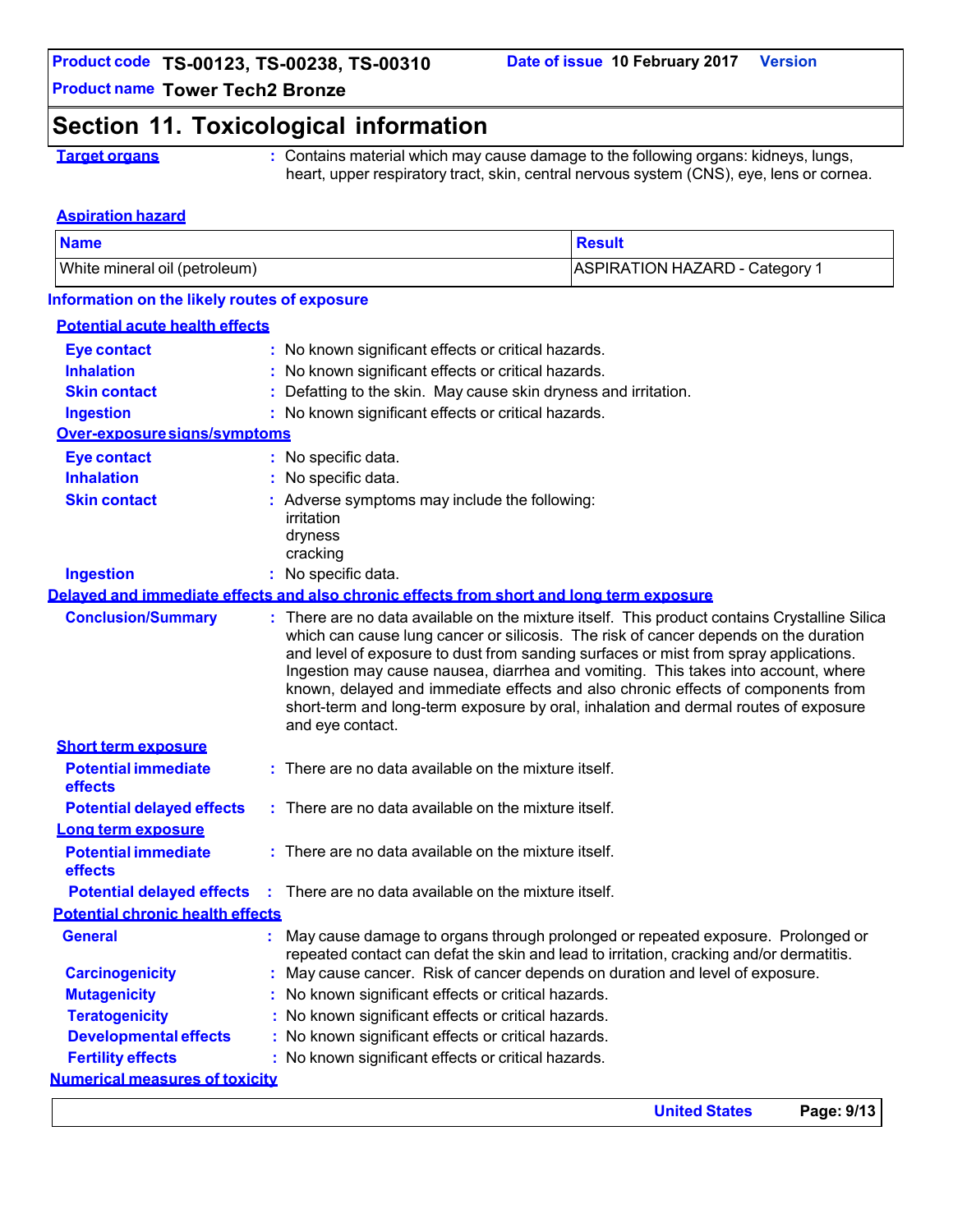### **Section 11. Toxicological information**

### **Acute toxicity estimates**

| <b>Route</b> | <b>ATE value</b> |
|--------------|------------------|
| Oral         | 14512.5 mg/kg    |

## **Section 12. Ecological information**

#### **Toxicity**

Not available.

### **Persistence and degradability**

Not available.

### **Bioaccumulative potential**

| <b>Product/ingredient name</b> | $\mathsf{LogP}_\mathsf{ow}$ | <b>BCF</b> | <b>Potential</b> |
|--------------------------------|-----------------------------|------------|------------------|
| White mineral oil (petroleum)  | ->6∶                        |            | high             |
| <b>Ethylene Glycol</b>         | -1.36                       |            | low              |

### **Mobility in soil**

**Soil/water partition coefficient** (K<sub>oc</sub>)

**:** Not available.

## **Section 13. Disposal considerations**

**Disposal methods :** The generation of waste should be avoided or minimized wherever possible. Disposal of this product, solutions and any by-products should at all times comply with the requirements of environmental protection and waste disposal legislation and any regional local authority requirements. Dispose of surplus and non-recyclable products via a licensed waste disposal contractor. Waste should not be disposed of untreated to the sewer unless fully compliant with the requirements of all authorities with jurisdiction. Waste packaging should be recycled. Incineration or landfill should only be considered when recycling is not feasible. This material and its container must be disposed of in a safe way. Care should be taken when handling emptied containers that have not been cleaned or rinsed out. Empty containers or liners may retain some product residues. Avoid dispersal of spilled material and runoff and contact with soil, waterways, drains and sewers.

**Disposal should be in accordance with applicable regional, national and local laws and regulations.**

**Refer to Section 7: HANDLING AND STORAGE and Section 8: EXPOSURE CONTROLS/PERSONAL PROTECTION for additional handling information and protection of employees. Section 6. Accidental release measures**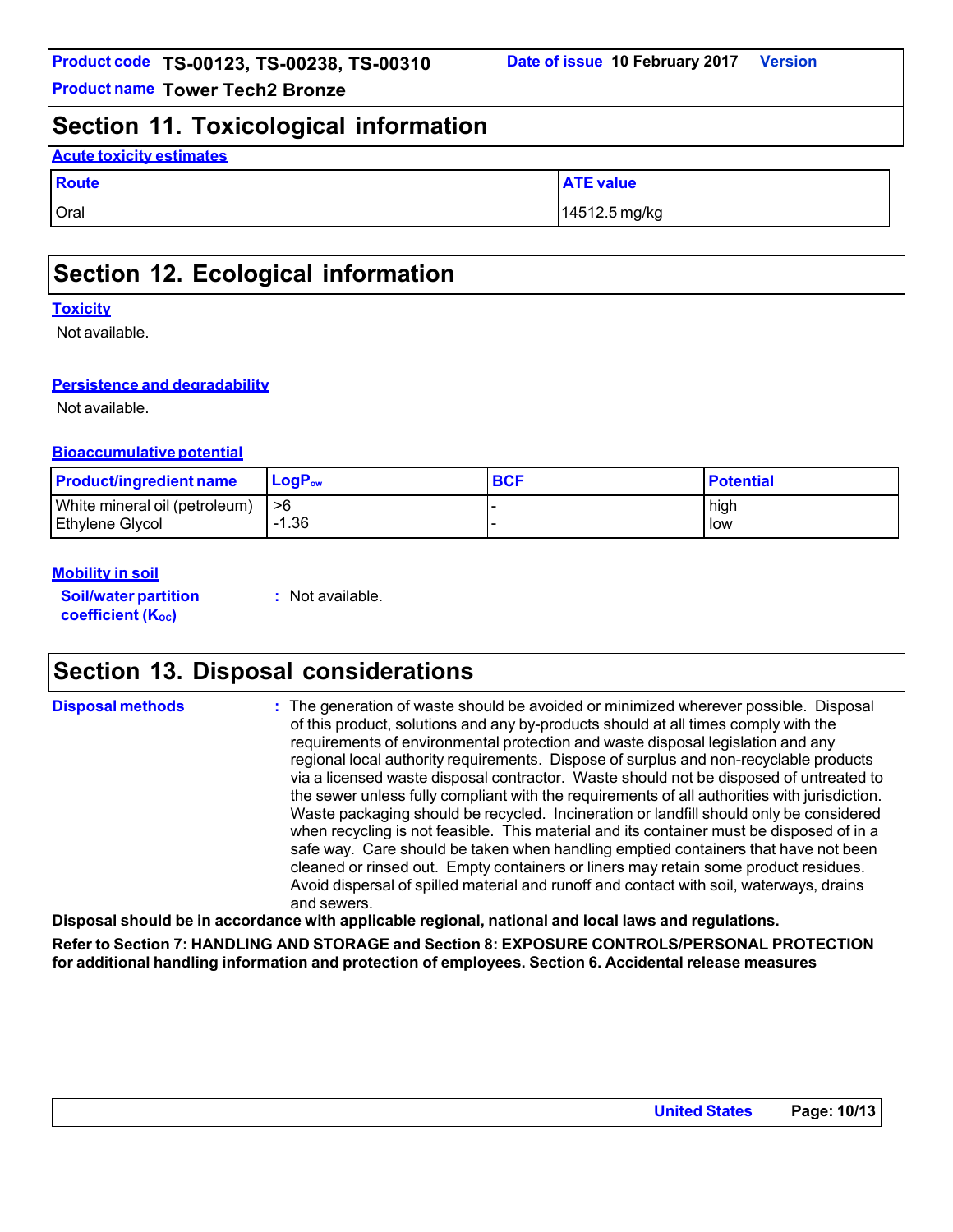### **14. Transport information**

|                                                    | <b>DOT</b>                                                                             | <b>IMDG</b>     | <b>IATA</b>     |
|----------------------------------------------------|----------------------------------------------------------------------------------------|-----------------|-----------------|
| <b>UN</b> number                                   | <b>UN3077</b>                                                                          | Not regulated.  | Not regulated.  |
| <b>UN proper shipping</b><br>name                  | <b>ENVIRONMENTALLY</b><br>HAZARDOUS SUBSTANCE,<br>SOLID, N.O.S.<br>(carbendazim (ISO)) |                 |                 |
| <b>Transport hazard class</b><br>(e <sub>s</sub> ) | 9                                                                                      |                 |                 |
| <b>Packing group</b>                               | III                                                                                    |                 |                 |
| <b>Environmental hazards</b>                       | No.                                                                                    | No.             | No.             |
| <b>Marine pollutant</b><br>substances              | Not applicable.                                                                        | Not applicable. | Not applicable. |
| <b>Product RQ (lbs)</b>                            | 38461.5                                                                                | Not applicable. | Not applicable. |
| <b>RQ</b> substances                               | (carbendazim (ISO))                                                                    | Not applicable. | Not applicable. |

#### **Additional information**

**DOT IMDG :** Package sizes shipped in quantities less than the product reportable quantity are not subject to the RQ (reportable quantity) transportation requirements. **:** None identified. **IATA :** None identified.

**Special precautions for user : Transport within user's premises:** always transport in closed containers that are upright and secure. Ensure that persons transporting the product know what to do in the event of an accident or spillage.

# **Section 15. Regulatory information**

|                                               | United States inventory (TSCA 8b) : All components are listed or exempted.               |
|-----------------------------------------------|------------------------------------------------------------------------------------------|
| <b>Australia inventory (AICS)</b>             | : Not determined.                                                                        |
| <b>Canada inventory (DSL)</b>                 | : All components are listed or exempted.                                                 |
| <b>China inventory (IECSC)</b>                | : Not determined.                                                                        |
| <b>Europe inventory (REACH)</b>               | : Please contact your supplier for information on the inventory status of this material. |
| Japan inventory (ENCS)                        | : Not determined.                                                                        |
| Korea inventory (KECI)                        | : Not determined.                                                                        |
| <b>New Zealand (NZIoC)</b>                    | : Not determined.                                                                        |
| (PICCS)<br><b>Philippines</b> inventory       | : Not determined.                                                                        |
| <b>United States</b>                          |                                                                                          |
| <b>SARA 302/304</b>                           |                                                                                          |
| <b>SARA 304 RQ</b>                            | : Not applicable.                                                                        |
| <b>Composition/information on ingredients</b> |                                                                                          |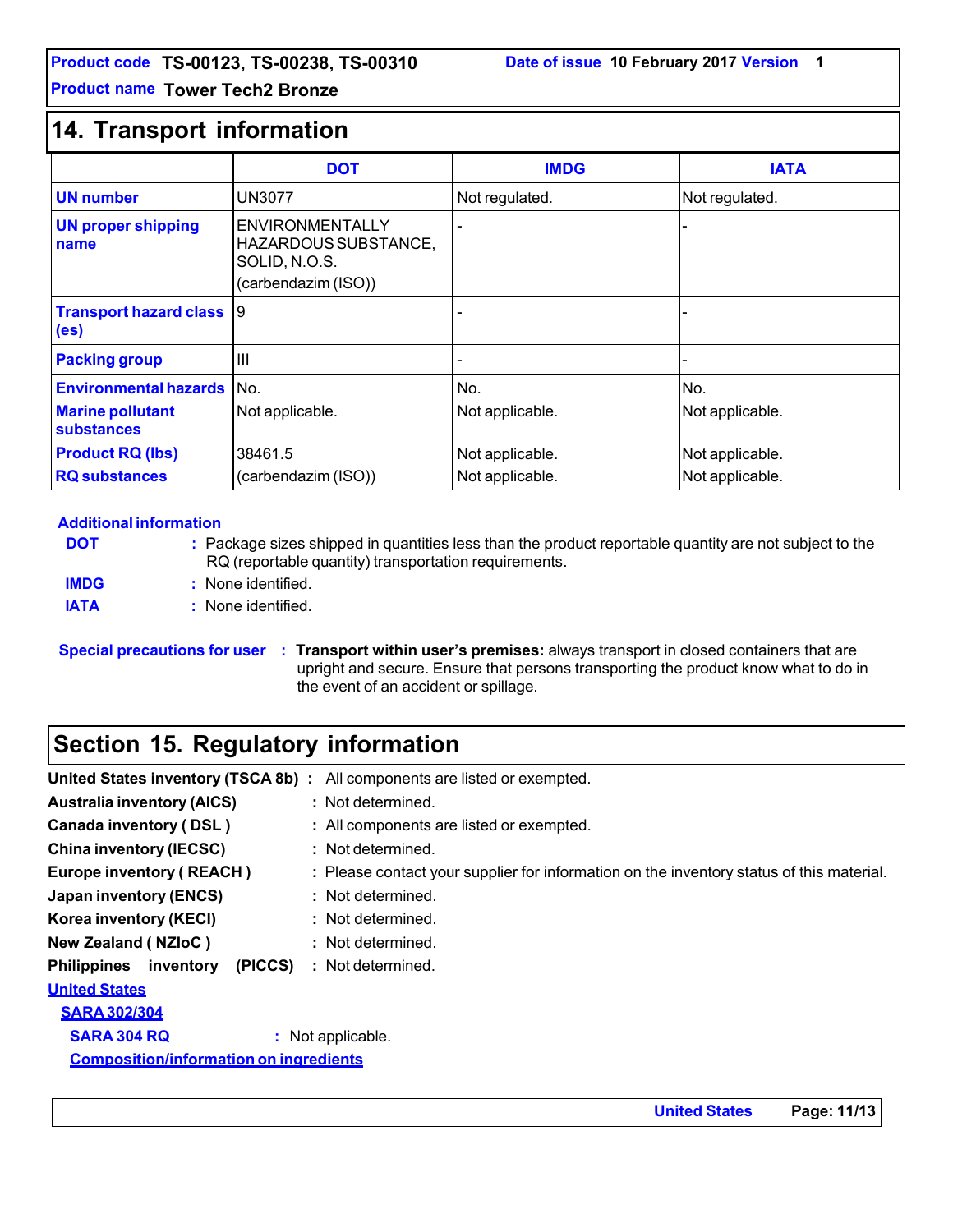### **Section 15. Regulatory information**

No products were found.

### **SARA 311/312**

**Classification :** Immediate (acute) health hazard Delayed (chronic) health hazard

### **Composition/information on ingredients**

| <b>Name</b>                                                                                                | <b>Fire</b><br>hazard | <b>Sudden</b><br><b>release of</b><br><b>pressure</b> | <b>Reactive</b>   | <b>Immediate</b><br>(acute)<br>health<br>hazard | <b>Delayed</b><br>(chronic)<br>health<br>hazard |
|------------------------------------------------------------------------------------------------------------|-----------------------|-------------------------------------------------------|-------------------|-------------------------------------------------|-------------------------------------------------|
| White mineral oil (petroleum)<br>Ethylene Glycol<br>Crystalline Silica, respirable<br>powder (<10 microns) | No.<br>No.<br>No.     | No.<br>No.<br>No.                                     | No.<br>No.<br>No. | Yes.<br>Yes.<br>No.                             | No.<br>Yes.<br>Yes.                             |

**Pennsylvania (worker and community right to know act): The following components are cited in the Pennsylvania Hazardous Substances List, and are present at levels that require reporting.** 

| $<$ 2%<br>107-21-1 |
|--------------------|
|                    |

### **SARA 313**

|                              | <b>Chemical name</b> | <b>CAS number</b> | Concentration |
|------------------------------|----------------------|-------------------|---------------|
| <b>Supplier notification</b> | : Ethylene Glycol    | 107-21-1          | $0.5 - 1.5$   |

SARA 313 notifications must not be detached from the SDS and any copying and redistribution of the SDS shall include copying and redistribution of the notice attached to copies of the SDS subsequently redistributed.

### **California Prop. 65**

**WARNING:** This product contains trace amounts of components known to the state of California to cause cancer, birth defects, or other reproductive harm.

## **Section 16. Other information**

### **Hazardous Material Information System (U.S.A.)**

**Health :** 2 \* **Flammability :** 1 **Physical hazards :** 0 ( \* ) - Chronic effects

Caution: HMIS® ratings are based on a 0-4 rating scale, with 0 representing minimal hazards or risks, and 4 representing significant hazards or risks Although HMIS® ratings are not required on SDSs under 29 CFR 1910.1200, the preparer may choose to provide them. HMIS® ratings are to be used with a fully implemented HMIS® program. HMIS® is a registered mark of the National Paint & Coatings Association (NPCA). HMIS® **materials may be purchased exclusively from J. J. Keller (800) 327-6868.**

**The customer is responsible for determining the PPE code for this material.**

**National Fire Protection Association (U.S.A.) Health :** 2 **Flammability :** 1 **Instability :** 0 **Date of previous issue : No previous validation. Organization that prepared the SDS :** EHS